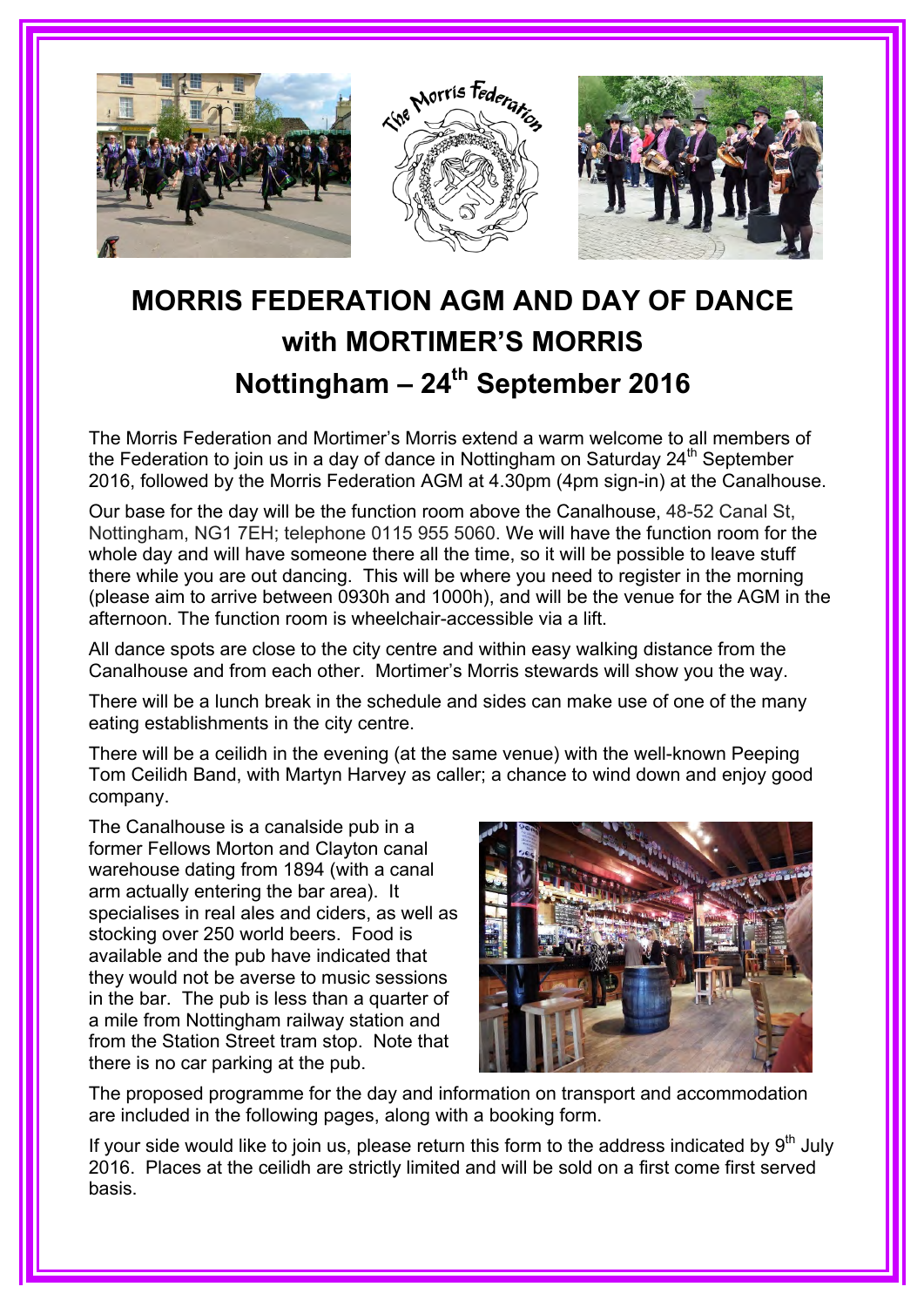

# **MORRIS FEDERATION AGM AND DAY OF DANCE with MORTIMER'S MORRIS**  Nottingham - 24<sup>th</sup> September 2016

## **PROPOSED PROGRAMME**

| 0930h - 1000h | Registration at the Canalhouse,                                                                      |
|---------------|------------------------------------------------------------------------------------------------------|
| 0930h - 0945h | Complimentary refreshments                                                                           |
| 1000h - 1530h | Dancing at various locations around Nottingham                                                       |
| 1200h - 1400h | Between these times a break will be allocated for lunch<br>- either 1200h to 1300h or 1300h to 1400h |
| 1530h - 1600h | Tea, coffee and cakes at the Canalhouse                                                              |
| 1600h - 1630h | Signing in for AGM                                                                                   |
| 1630h - 1800h | Morris Federation AGM at the Canalhouse                                                              |
| 1930h - 2300h | Ceilidh at the Canalhouse with Peeping Tom Ceilidh<br>Band, caller Martyn Harvey.                    |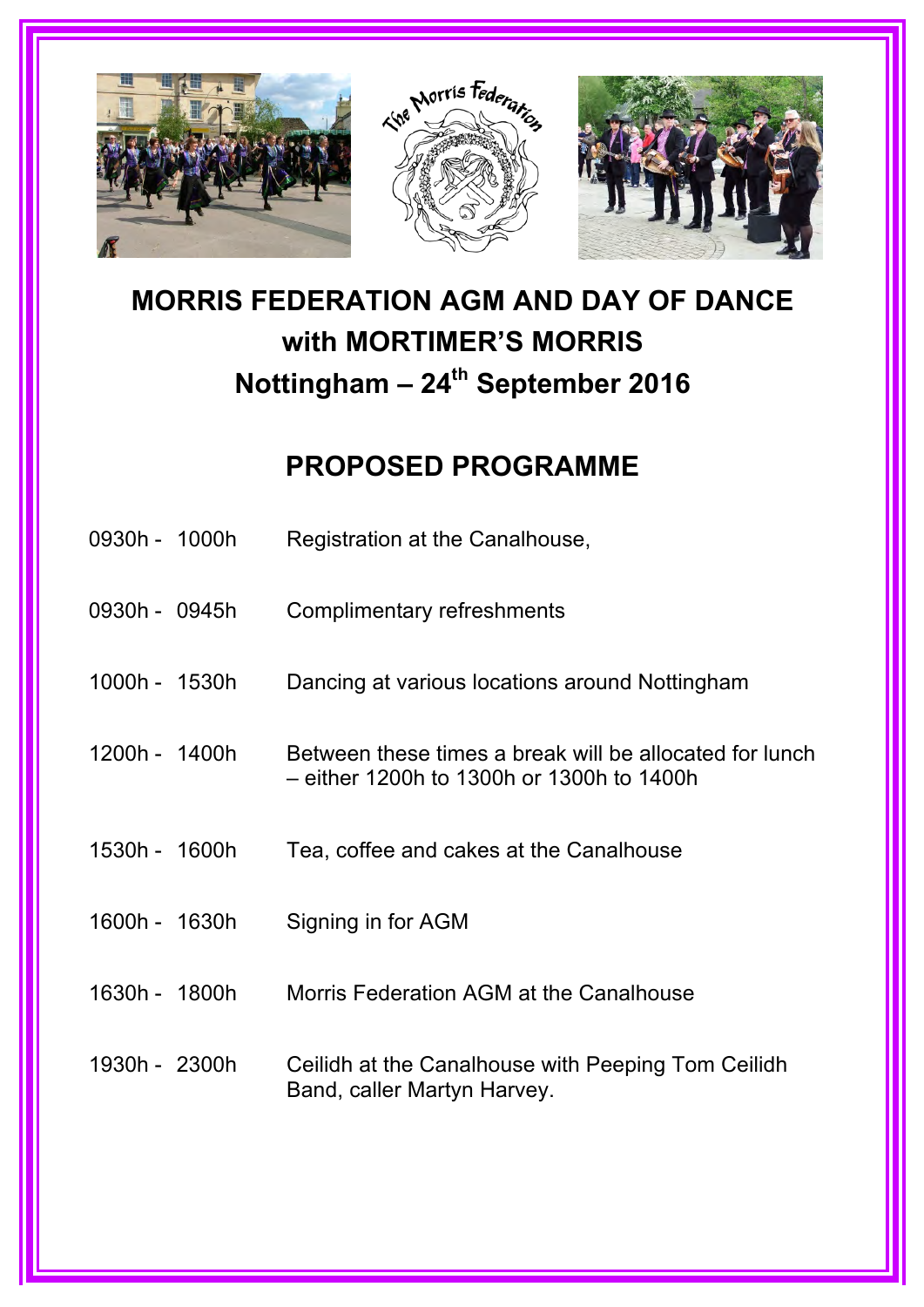# **MORRIS FEDERATION AGM AND DAY OF DANCE with MORTIMER'S MORRIS Nottingham – 24th September 2016**

## **GETTING THERE**

Sides will need to arrange their own transport to and from Nottingham. There are various options, as described below.

For those using SatNav or wanting to find Canalhouse on a map, its postcode is NG1 7EH, national grid reference is SK573392 and geographical coordinates are latitude 52°56.90'N; longitude 1°8.91' W.

#### **By train**

Nottingham railway station is served by the Midland Main Line, providing services from London, Bedford, Kettering, Leicester and Sheffield. It also enjoys through services from Liverpool and Manchester, Cardiff and Birmingham, Norwich and Peterborough, Worksop and Mansfield, Lincoln, Matlock and Derby.

From the railway station main entrance, turn right onto Carrington Street, continue for 200m, crossing over the canal, and turn left at the traffic lights onto Canal Street. The Canalhouse entrance is in 40m on the left, through gates leading into a cobbled yard, just past the Fellows Morton & Clayton pub.

#### **By road**

Nottingham is close to the M1 motorway and has good links to the west via the A50 and the M42 and to the east via the A46 and A52. Public car parks in the centre are shown on the following 'parksmart' map but it may be better to make use of the park and ride facilities linked to the centre by the tram system and then get the tram to the Nottingham Station stop. Park and ride car parks are available at:

- Phoenix Park 1<sup>1/4</sup> miles from M1 junction 26, via A610. [Tram journey 25 minutes]
- Toton Lane 1<sup>3</sup>/<sub>4</sub> miles from M1 junction 25, via A52. [Tram journey 31 minutes]
- Clifton South 5<sup>3</sup>/<sub>4</sub> miles from M1 junction 24, via A453. [Tram journey 21 minutes]

From the Nottingham Station tram stop, walk up Station Street with the railway station on your left; at the top turn right and follow directions as from the station (see above).

#### **By air**

Nottingham is close to East Midlands Airport and the Skylink Express bus connects the airport with Nottingham Railway Station (every half hour, takes 34 minutes).

#### **Tram**

Nottingham has a tram system providing local transport and rapid access from several park and ride facilities (see network map included in these notes).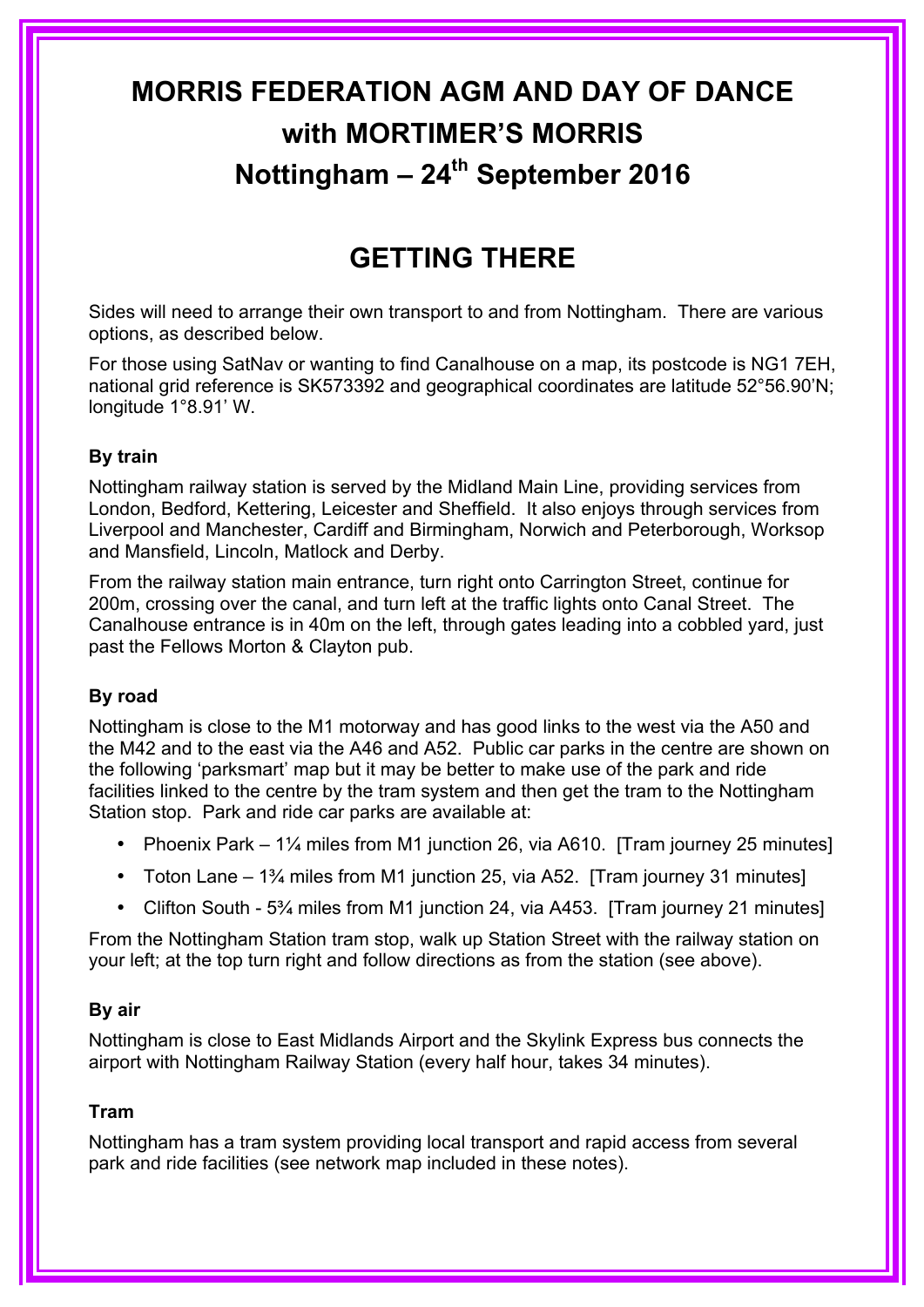# parksmetty centre



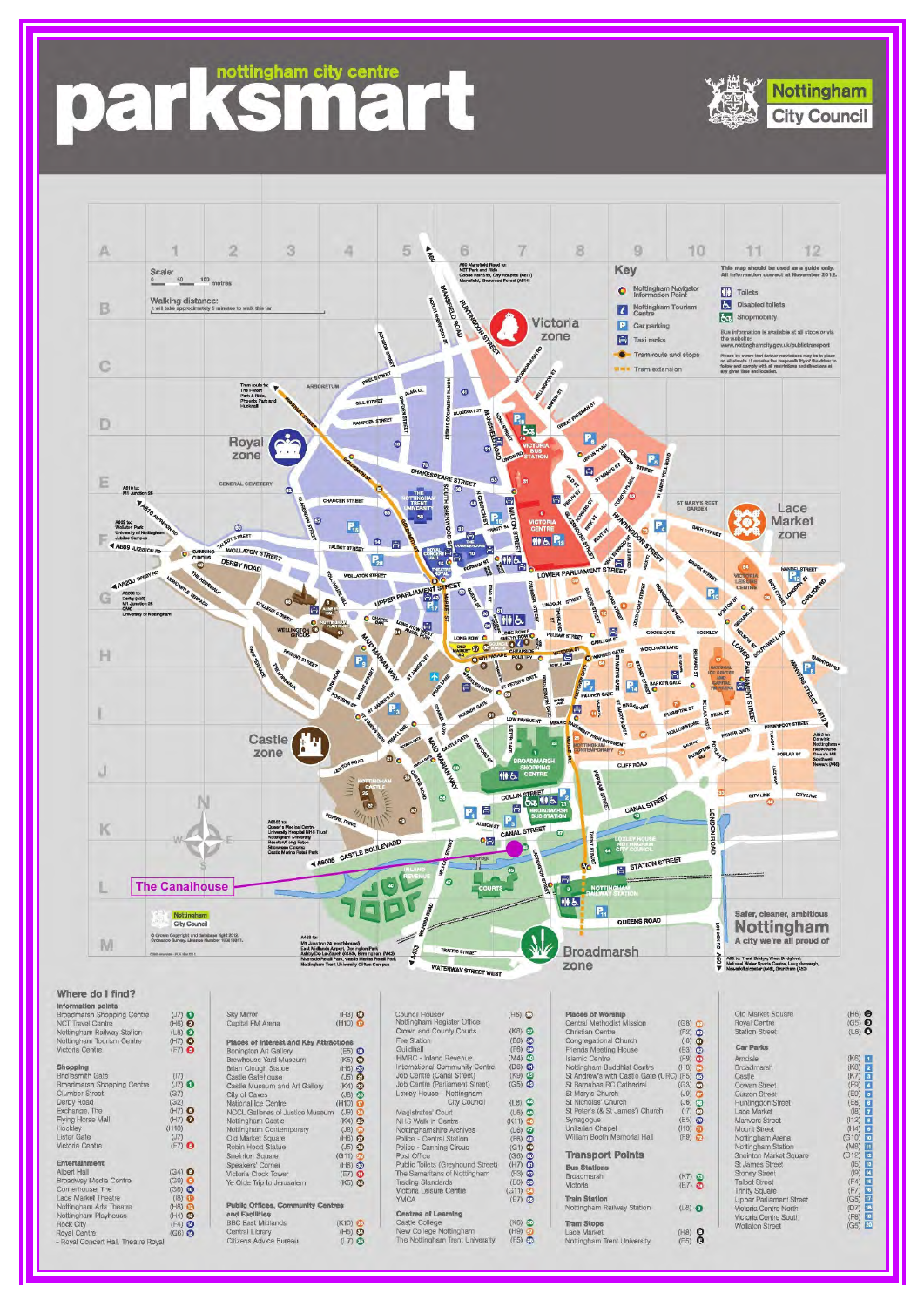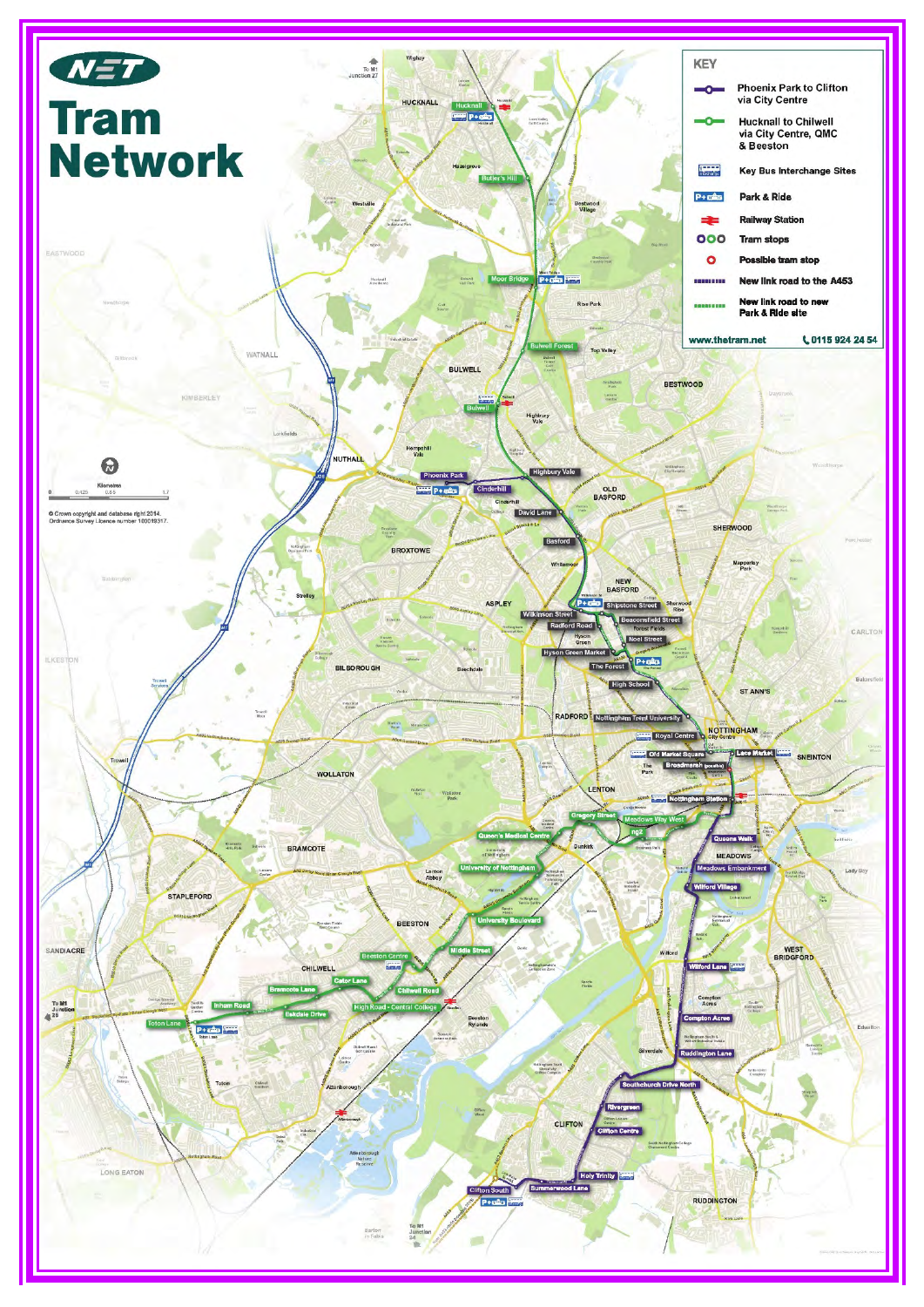# **MORRIS FEDERATION AGM AND DAY OF DANCE with MORTIMER'S MORRIS Nottingham – 24th September 2016**

## **WHERE TO STAY**

#### **Hotels**

Nottingham has numerous hotels covering the complete range from 5-star to B&B, although hotels in the centre can become fully booked very early.

#### **Camping and caravan sites**

There are several touring caravan and camping sites around the city, including:

- National Water Sports Centre, Holme Pierrepoint, Nottingham NG12 2LU. Tel. 0115 982 1212. 3¼ miles to the Canalhouse. 7 ha (18 acres) campsite. Caravans, campervans (hook ups, some hardstanding pitches), 'camping arches' and tents. www.nwscnotts.com/nwsc/ACCOMMODATION\_Camping
- Thorntons Holt Camping Park, Thorntons Holt, Stragglethorpe, Radcliffe-on-Trent, Nottinghamshire NG12 2JZ. Tel: 0115 933 2125. 6½ miles to the Canalhouse. Caravans, campervans (hook ups, some hardstanding pitches) and tents. www.thorntons-holt.co.uk/
- Shelford Nurseries Caravan Park, Shelford Hill, Shelford, Radcliffe on Trent Nottingham NG12 1ED. Tel: 0115 933 3433 or 07989 745631. 8¼ miles to the Canalhouse. Caravans, campervans (hook ups, 4 hardstanding pitches) and tents. www.shelfordnurseriescaravanpark.co.uk/

If you want to make a longer break of it, there are very attractive sites not too far away in the south of the Peak District National Park and in places like Clumber Park.

Sides are responsible for making their own arrangements with any of these camping and caravan sites and their appearance in the list above does not imply any specific recommendation by Mortimer's Morris.